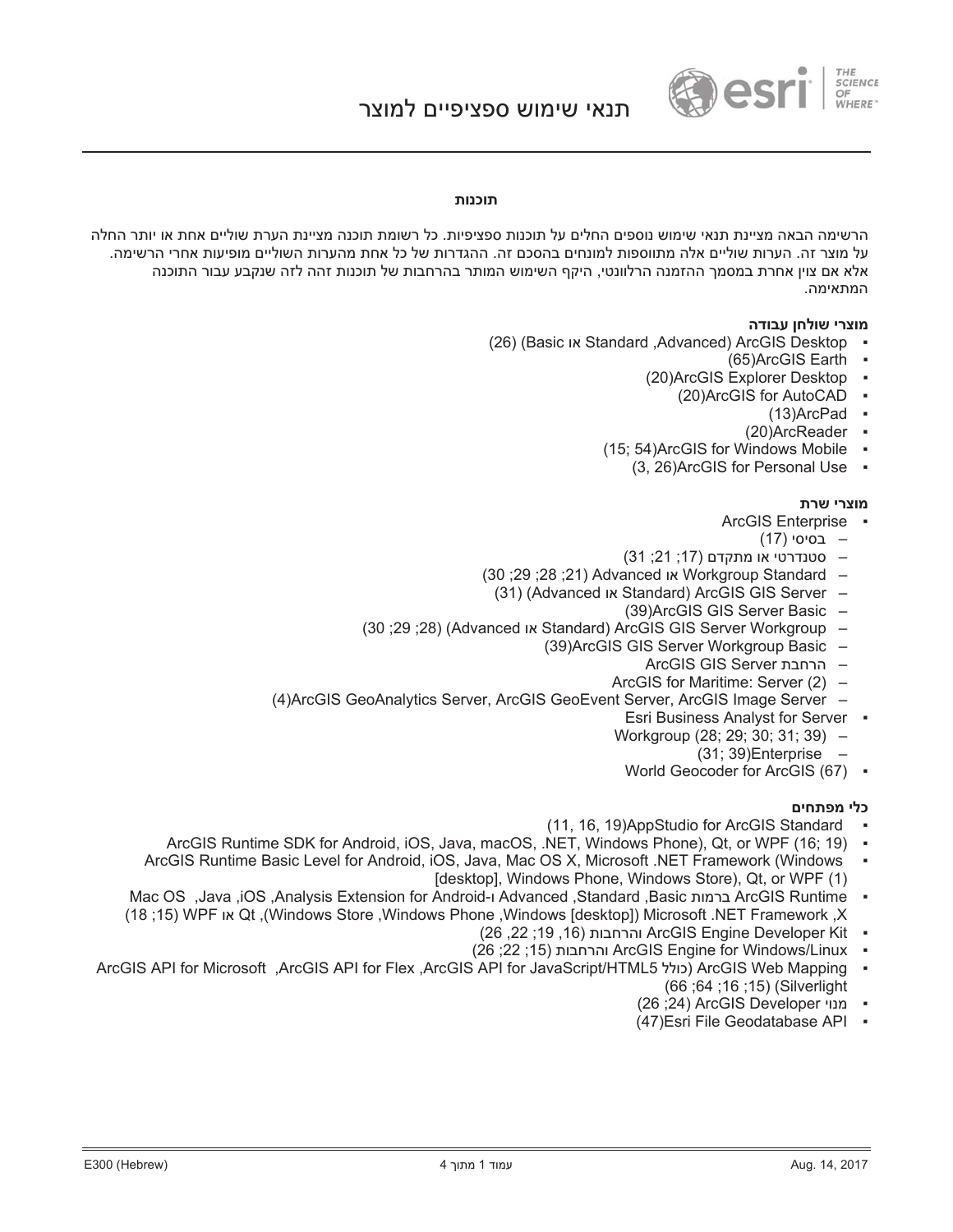# **ʭʩʣʩʩʰʭʩʰʷʺʤ**

 $(14)$ Navigator for ArcGIS

הערות שוליים:

- ינו ניתן לשימוש כדי לערוך geodatabase באמצעות חיבור ישיר.<br>
	- 2. לא לשימוש בניווט
	- . רישיון לשימוש אישי בלבד.
	- ArcGIS Enterprise Workgroup µ. בעת שימוש עם
		- מוגבל לשרת 1 בעל ארבע ליבות.
			- ניתן להתקין במחשב נפרד.
				- 10–5. שמור.
- ברמת ArcGIS Runtime אפליקציות שנבנו עם AppStudio for ArcGIS Standard .Standard
	- 12. שמור.
	- .Dual Use License-רישיוו ל-
	- 14. ניתו להשתמש לצורכי ניווט.
		- .Deployment ויתן כרישיון
- נין הרשאי להשתמש ב-SDK או ב-API כדי ליצור אפליקציות בעלות ערך מוסף ולהפיץ ולהעניק רישיון לאפליקציות בעלות .16 ערך מוסף אלה למשתמשי הקצה שלו לשימוש בכל מקום שאינו אסור תחת תקנת ייצוא.
	- 17. לקוח אינו רשאי להעביר את מנוי Oracle JDBC Driver או את התיעוד שלו הכלול עם מוצר זה. Oracle הוא מוטב צד שלישי בהסכם זה.
		- נישיון Deployment מתייחס לכל אפליקציה בעלת ערך מוסף בנפרד ולכל מחשב בנפרד עבור אפליקציות עצמאיות.
			- ני. אין להשתמש ברישיון על מנת לפתח אפליקציות בעלות ערך מוסף המבוססות על האינטרנט או על שרת.
				- .Redistribution License-> רישיון כ-
- 21. לקוח רשאי לבנות אפליקציות בעלות ערר מוסף לשימוש על ידי משתמשים שמיים שלו. הלקוח אינו רשאי (i) להטמיע אישור משתמש שמי באפליקציות בעלות ערך מוסף או (ii) להטמיע או להשתמש באישור כניסה לאפליקציות בעלות ערך מוסף. ב) אישה (א) גישה ציבורית אל אפליקציות בעלות ערך מוסף ללא אישורים או without credentials or (ב) גישה ∟באמצעות. אישור כניסת משתמש שמי ייחודי ואינדיבידואלי
- ArcGIS Desktop או לתוכנת ArcGIS Engine for Windows/Linux או לתוכנת ArcGIS Desktop נמחשב 1; ArcGIS Engine אחרת (ברמת Standard ,Basic או Advanced) כדי לקבל את הזכות להריץ אפליקציית ʯʫʥ
- בּ. אין להשתמש בהרחבות של ArcGIS Engine for Windows/Linux בשילוב עם תוכנת ArcGIS Desktop במטרה ArcGIS להריץ אפליקציות בעלות ערך מוסף של ArcGIS Engine. ניתן להתקין כמה אפליקציות בעלות ערך מוסף של ArcGIS נבור משתמש יחיד במחשב 1 המיועדות לשימוש הבלעדי של משתמש זה.
	- 23. שמור.
- ב. מותר להשתמש בתוכנה אר ורק למטרות פיתוח. בדיקה והדגמה של אב טיפוס של אפליקציה בעלת ערר מוסף ולמטרת . ∨צירת Cache של מפה. הלקוח רשאי להשתמש באפליקציות בעלות ערך מוסף ובמטמוני מפה עם רישיונות ArcGIS ʩʩʥʰʮʬʹʹʥʮʩʹʬʭʩʡʥʸʮʭʩʡʹʧʮʡʭʩʰʥʺʰʥʺʥʰʫʥʺʯʩʷʺʤʬʸʺʥʮʤʱʩʸʴʺʸʹʺʥʰʥʩʹʩʸʭʲʥ Enterprise Staging Server Single ʯʥʩʹʩʸʫʺʥʰʺʩʰʺʥʰʫʥʺʤʸʺʩʬʫʸʺʥʩʺʥʮʣʷʺʮʺʥʩʰʫʥʺʮʭʩʩʥʰʮʩʬʲʡʥʠ Builderʩʥʰʮʩʬʲʡ ArcGIS Developer .Use
	- **25.** שמור.
	- 26. ה-geodatabase מוגבל ל-10 ג'יגה-ביט של נתוני לקוח.
		- 27. שמור.
	- ג. השימוש מוגבל ל-10 משתמשי קצה בו-זמניים המשתמשים באפליקציות שאינן ArcGIS Enterprise Workgroup או ArcGIS Engine גמוכנת ArcGIS Desktop. ההגבלה כוללת שימוש בתוכנת ArcGIS Engine ArcGIS או של ArcGIS Enterprise Workgroup של Geodatabase-שׁט Geodatabase- או של ArcGIS ʨʰʸʨʰʩʠʺʥʩʶʷʩʬʴʠʮʭʩʸʥʹʩʷʤʸʴʱʮʬʲʤʬʡʢʤʤʬʧʠʬGIS Server Workgroup
	- 29. התוכנה דורשת גרסה נתמכת של SQL Server Express. גרסאות נתמכות רשומות בדרישות המערכת של המוצר באתר .Esri האינטרנט של
		- 30. השימוש מוגבל ל-10 גיגה-בייט של נתוני לקוח לכל היותר.
			- .Failover ו3. כולל רישיון
				- 32. שמור*.*
				- 33-38. שמור.
		- ʤʫʩʸʲʺʬʥʫʩʭʥʹʡ ʹʮʺʹʤʬʯʩʠArcGIS GIS Server Workgroup Basicʭʲʥ ArcGIS GIS Server Basicʭʲ .39 הנכללת ב-ArcGIS GIS Server.
			- 46–40. שמור.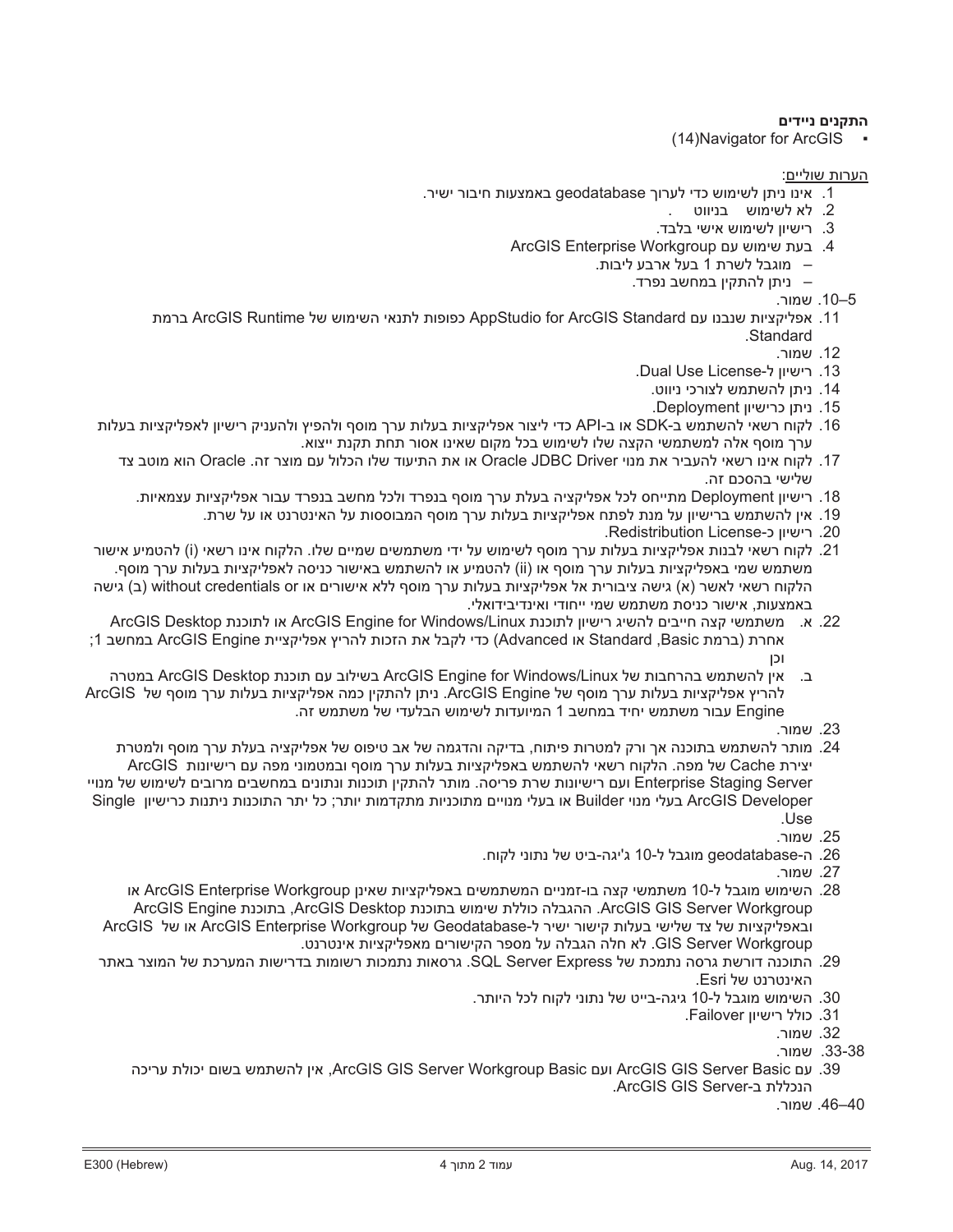למשתמשי קצה Esri File Geodatabase למשתמשי קצה API- בא. הלקוח רשאי לפתח ולהפיץ אפליקציות בעלות ערך מוסף המשתמשי של הלקוח.

- ArcGIS (מתקדם או סטנדרטי), ArcGIS Enterprise מורשות לשימוש עם ArcGIS Enterprise (מתקדם או סטנדרטי), מתקדם, סטנדרטי, בסיסי), ואפליקציות בעלות ערך מוסף של ArcGIS Desktop (מתקדם) ArcGIS Desktop .ArcGIS Engine
	- .55-63 שמור
- טעל אפליקציות בעלות ערך מוסף עבור פריסת רשת להיות בשימוש יחד עם מוצרי Esri נוספים. ניתן גם להשתמש 64 Esri (יוגיות גורמי צד שלישי יחד עם אפליקציות בעלות ערך מוסף כל עוד האפליקציות יהיו בשימוש יחד עם מוצר(י) Esri נוספים.
- ניתן לשימוש יחד עם מוצר(י) Esri נוספים. ניתן גם להשתמש בטכנולוגיות גורמי צד שלישי יחד עם ArcGIS Earth כל עוד . ʭʩʴʱʥʰ Esriʸʶʥʮʭʲʣʧʩʹʥʮʩʹʡʤʩʤʩ ArcGIS Earth
- 66. עבור אפליקציות שולחן עבודה, כל רישיון מוקצה לארגון מסוים אחד. למטרות רישיון זה, ארגון שווה ערך למזהה דומיין ייחודי example.com ,example.comרשום ראשי. דומיין הוא שם הדומיין באינטרנט הרשום ברשם שמות דומיינים. למשל, ב-example.com example.com.xx והוא מזהה הדומיין הייחודי הרשום. בדומה לכך, ב-example.com.xx-, שבו xx הוא קוד מדינה רשום, אדו example.com.xx הוא מזהה הדומיין הייחודי הרשום. כל עובד בארגון יכול להשתמש באפליקציות שולחן עבודה עם מזהה הדומיין הייחודי הרשום הראשי. אין הגבלה על מספר האפליקציות שניתן לבנות ולפרוס בארגון.

ʩʺʰʹʩʥʰʮʬʫʬʺʥʡʥʺʫʩʰʥʢʩʲ 250,000,000-ʬʬʡʢʥʮ .67

<sup>.48-53</sup> שמור.